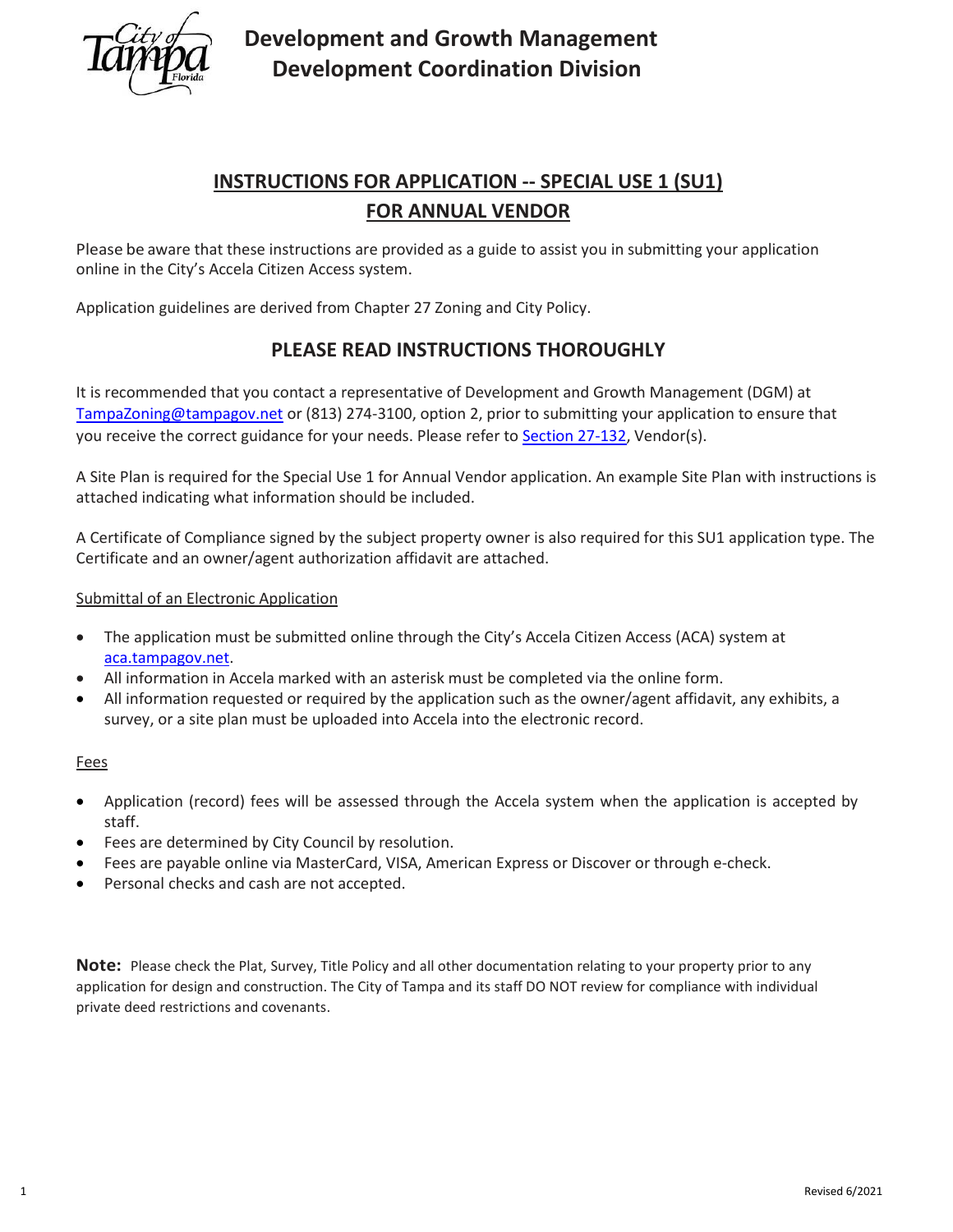

## **SPECIAL USE 1 (SU1) FOR ANNUAL VENDOR**

 $*$ 

#### **AFFIDAVIT TO APPLY FOR A ZONING CODE RELATED APPLICATION and AUTHORIZED AGENT FOR AN APPLICATION TO THE CITY OF TAMPA**

Multiple authorizations may be necessary if there is more than one property owner. APPLICATION/RECORD NUMBER:

PROPERTY (LOCATION) ADDRESS(ES):

FOLIO NUMBER(S):

"That I am (we are) the owner(s) and record title holder(s) of the property noted herein" Property Owner's Name(s):

"That this property constitutes the subject of an application for the SPECIAL USE 1 (SU1) FOR ANNUAL VENDOR

I, THE UNDERSIGNED APPLICANT/AGENT, HEREBY CERTIFY THAT ALL INFORMATION ON THIS APPLICATION IS TRUE AND COMPLETE AND HEREBY AUTHORIZE AND ALLOW REPRESENTATIVES OF THE CITY TO ACCESS THE PROPERTY UNDERGOING REVIEW FOR THE ABOVE REFERENCED REQUEST. IF MY PROPERTY IS GATED, I WILL PROVIDE ACCESS TO THE PROPERTY UPON REQUEST FROM THE CITY. I ALSO CONSENT TO THE POSTING OF A SIGN ON MY PROPERTY IF THERE IS A THIRD-PARTY SUBMITTAL OF A PETITION FOR REVIEW.

"That this affidavit has been executed to induce the City of Tampa, Florida, to consider and act on the above described application and that the undersigned has(have) appointed and does(do) appoint the agent(s) stated herein as his/her(their) agent(s) solely to execute any application(s) or other documentation necessary to affect such application(s)" (if applicable). AGENT'S NAME:

The undersigned authorizes the above agent(s) to represent me (us) and act as my (our) agent(s) at any public hearing on this matter (if applicable).

The undersigned authorizes the above agent(s) to agree to any conditions necessary to effectuate this application. Both owner and agent must sign and have their names notarized.

| <b>STATE of FLORIDA</b>                                                                                                         | STATE of FLORIDA                                                                                                                |
|---------------------------------------------------------------------------------------------------------------------------------|---------------------------------------------------------------------------------------------------------------------------------|
| COUNTY of the country of                                                                                                        | COUNTY of the country of                                                                                                        |
| Sworn to (or affirmed) and subscribed before me by means of<br>physical present or online notarization, this day of<br>, 202,by | Sworn to (or affirmed) and subscribed before me by means of<br>physical present or online notarization, this day of<br>, 202,by |
|                                                                                                                                 |                                                                                                                                 |
| Printed Name (Owner)<br>Signature                                                                                               | Printed Name (Agent)<br>Signature                                                                                               |
| Signature and Stamp of Notary Public                                                                                            | Signature and Stamp of Notary Public                                                                                            |
| Personally known or produced identification: Select                                                                             | Personally known or produced identification: Select                                                                             |
| Type of identification                                                                                                          | Type of identification                                                                                                          |

\* If the applicant/owner is a corporation, trust, LLC, Professional Association or similar type of arrangement, please provide documentation from the corporation, trust, etc., indicating that you have the ability to authorize the application.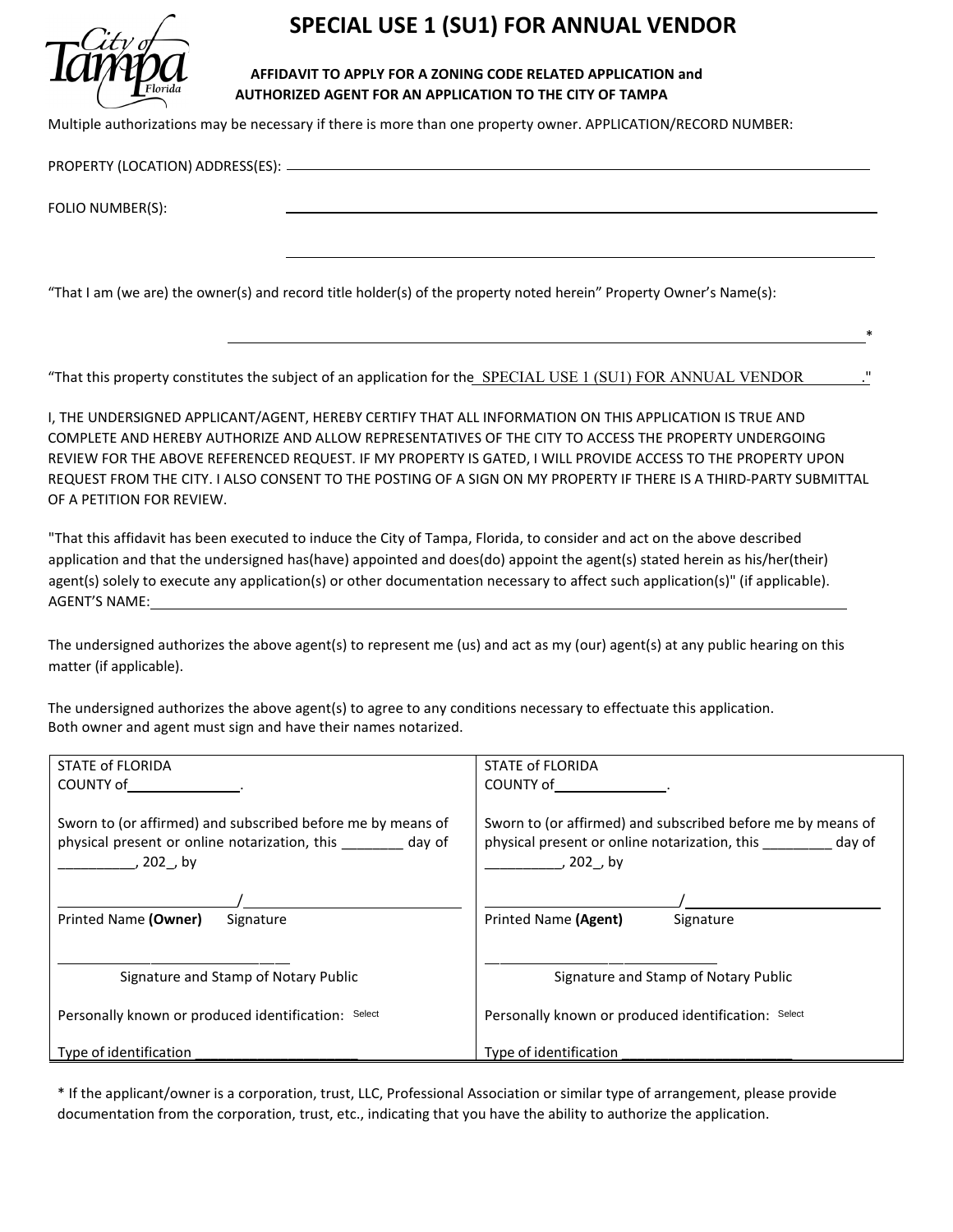

# **Development and Growth Management Development Coordination Division**

**Special Use 1 (SU1) Annual**

**Vendor**

**Development and Growth Management Development Coordination 1400 North Boulevard Tampa, FL 33602 (813) 274-3100**

**CERTIFICATE OF COMPLIANCE WITH SPECIAL USE CONDITIONS FOR ANNUAL VENDOR**

*"That I am (we are) the owner(s) and record title holder(s) of the following described property:"*

Property Owner Name(s): \_\_\_\_\_\_\_\_\_\_\_\_\_\_\_\_\_\_\_\_\_\_\_\_\_\_\_\_\_\_\_\_\_\_\_\_\_\_\_\_\_\_\_\_\_\_\_\_\_\_\_\_\_\_\_\_\_\_\_\_\_\_\_\_\_\_\_\_\_\_\_\_\_\_\_\_\_\_\_\_\_\_\_\_\_\_\_\_

Property Address:

"That this property constitutes a request for an annual special use approval and that the requested annual vendor meets the conditions for approval as stated in Section 27-132, City of Tampa Code of Ordinances or that I must file an appeal with the City Clerk's office to receive a waiver from City Council for said requirements."

No display areas, merchandise, or stored items in association with the vendor or those associated with the principal use on the property, which are displaced due to the vending activity shall encroach onto any right-of-way or onto any adjacent private property without express permission from that property owner in accordance with this section;

The property owner shall state that the vendor shall meet all local, state and federal regulations, ordinance, statutes and laws regarding his/her specific business; and,

The property owner shall state that he understands the regulations governing vendors and will be held responsible, along with the vendor,for any code violations.

The property owner shall state that the property shall be continuously maintained in a neat, clean and orderly manner.

The vending sales area shall not be allowed to utilize more than two parking spaces or six hundred (600) square feet in area, whichever is greater and there is no reduction in the required number of parking spaces;

The vendor shall be allowed to be located and operate on the site from **dawn to dusk** only.

If the site contains less than a half-acre in area, all equipment and supplies shall be removed from the site at the end of each day;

The vendor shall be prohibited from selling or distributing any type of glass container;

No other annual vendor has been approved for this property;

The maximum sign area allowed for the vending operation shall be twelve (12) square feet;

All vending carts or structures meet the standards stated in Chapter 27-132: and,

\_\_\_\_\_\_\_\_\_\_\_\_\_\_\_\_\_\_\_\_\_\_\_\_\_\_\_\_\_\_\_\_\_\_\_\_\_\_\_\_\_\_\_\_\_\_\_\_\_\_\_\_\_\_\_\_\_\_\_\_\_

All waste and/or refuse shall be removed from the vendor area and placed in an appropriate, legally designated receptacle for the private property on a daily basis for the duration of the sales period.

By signing this "CERFIFICATE OF COMPLIANCE" and the attached and notarized "AFFIDAVIT TO APPLY FOR A ZONING CODE RELATED APPLICATION and AUTHORIZED AGENT FOR AN APPLICATION TO THE CITY OF TAMPA", I do hereby agree to compliance with the *above criteria and do grant permission for the referenced vendor to vend on subject site.*

*Signature of Property owner(s)*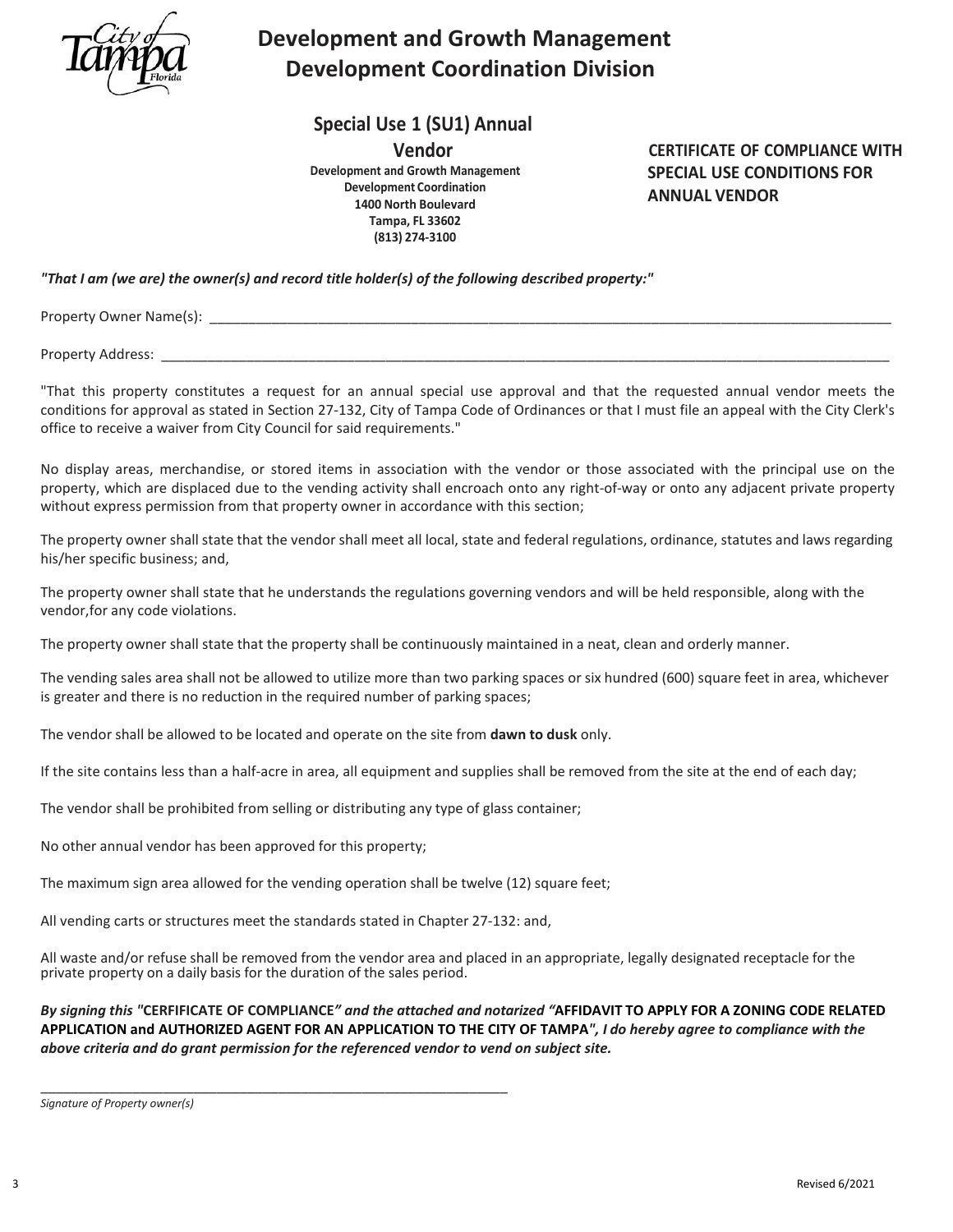

THIS EXAMPLE FOR GENERAL INFORMATION ONLY **Fig. 1** 36" MAX

#### SU1 SITE PLAN FOR VENDOR TYPE